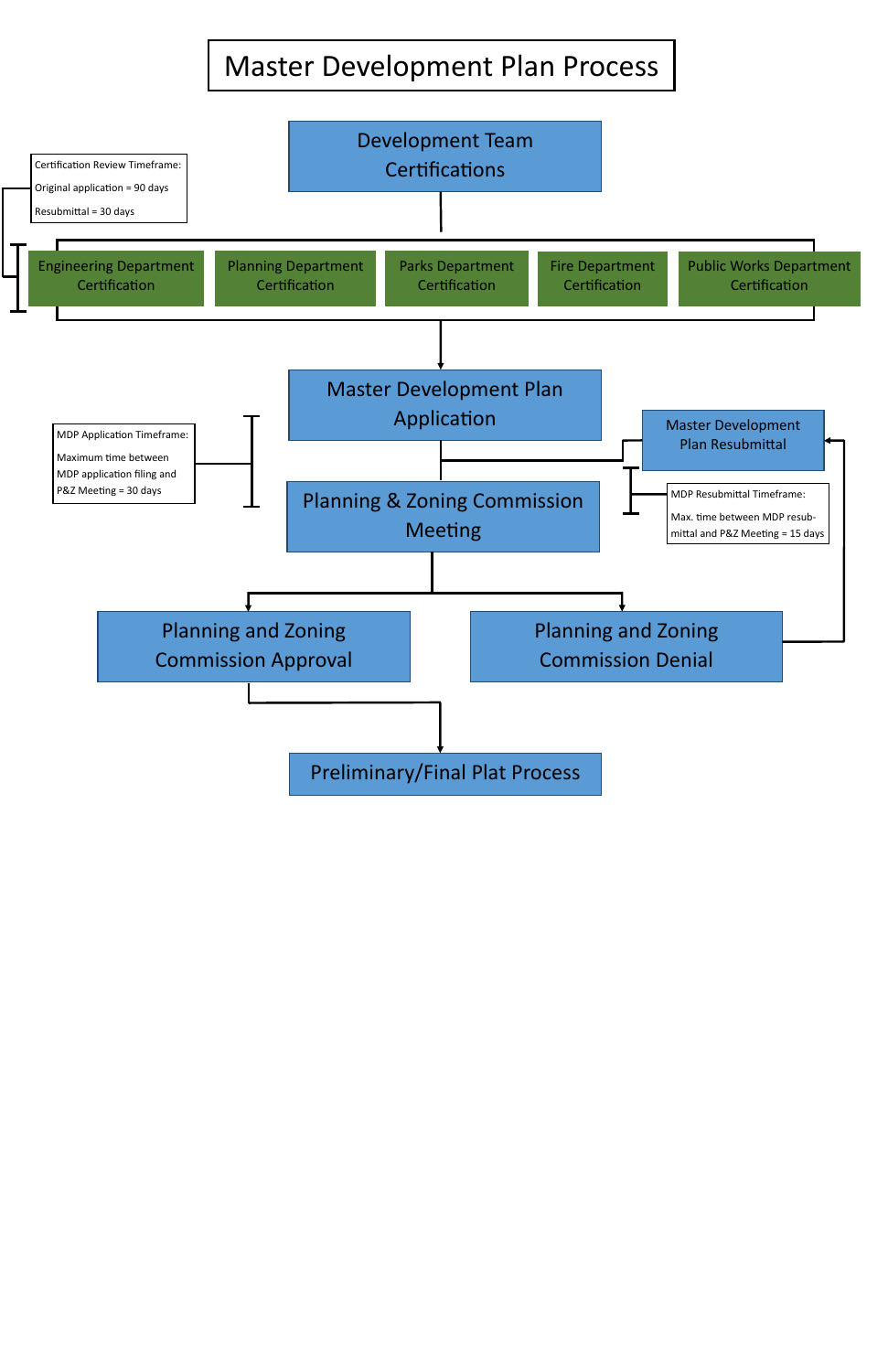

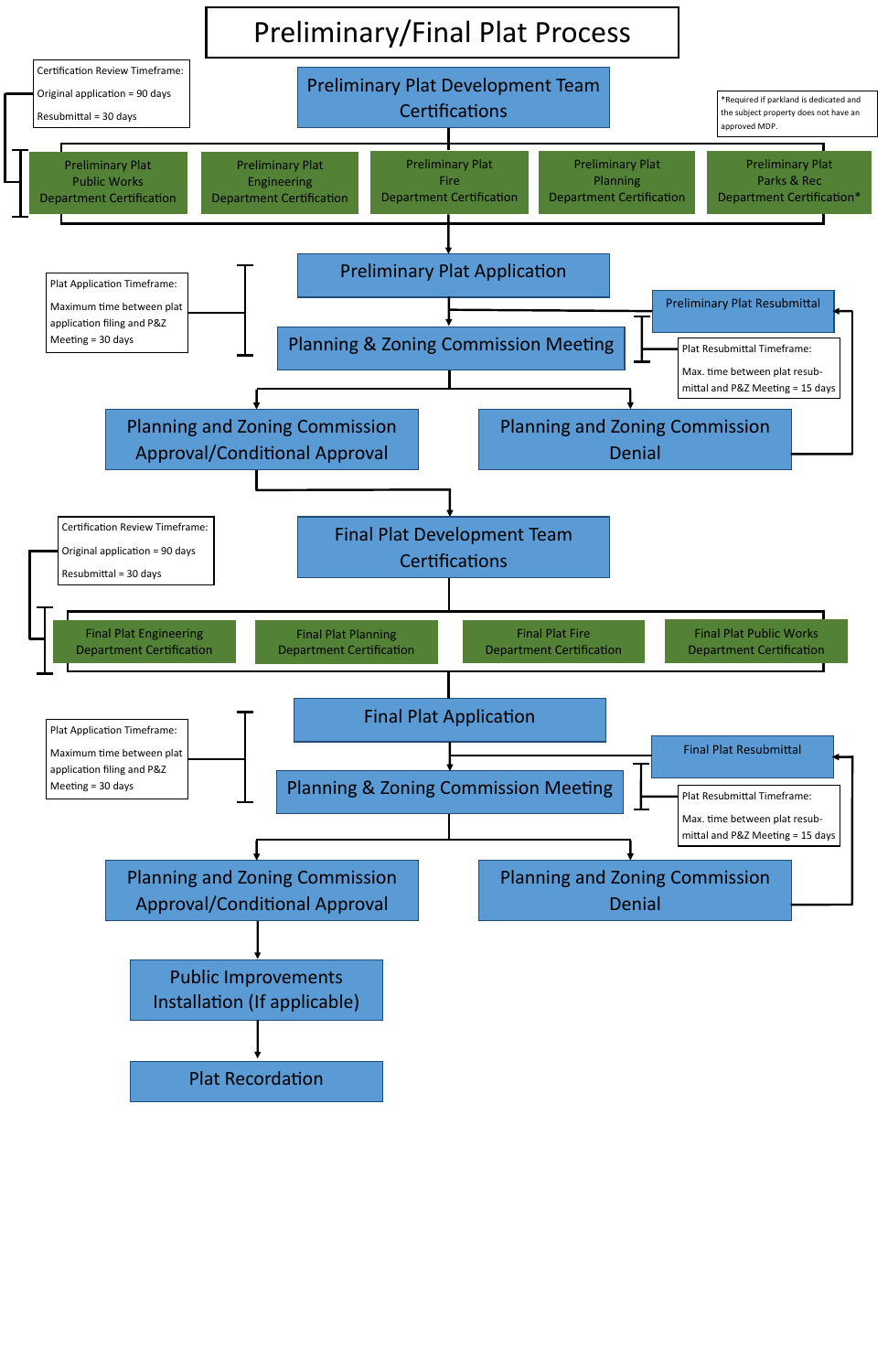## Minor/Amending Plat Process



\*\*Administrative staff may approve site plan applications but may not conditionally approve or deny applications. Any recommendations for conditional approval or denial of a site plan application must be forwarded to the Planning and Zoning Commission for action.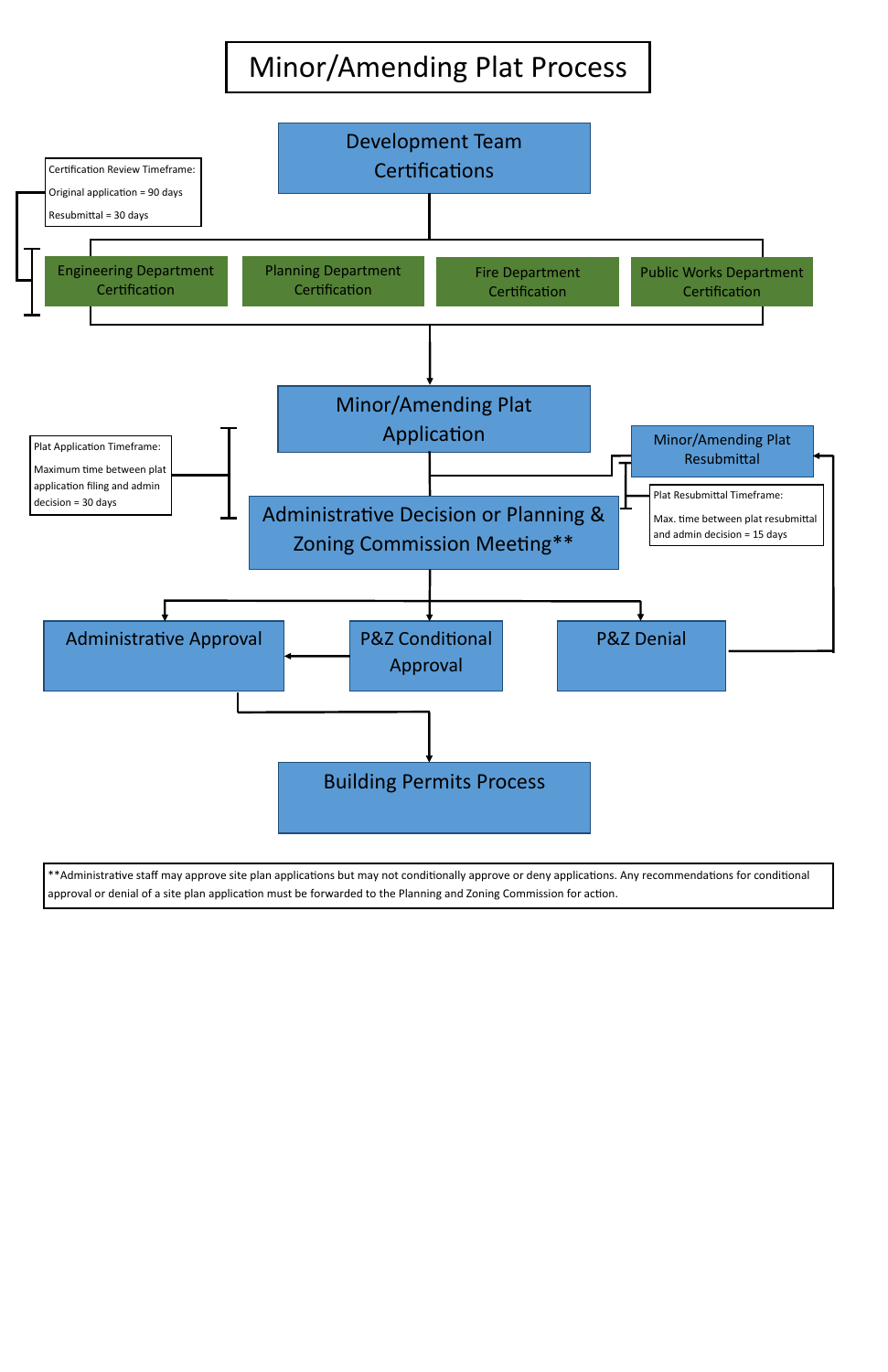## Replat Process

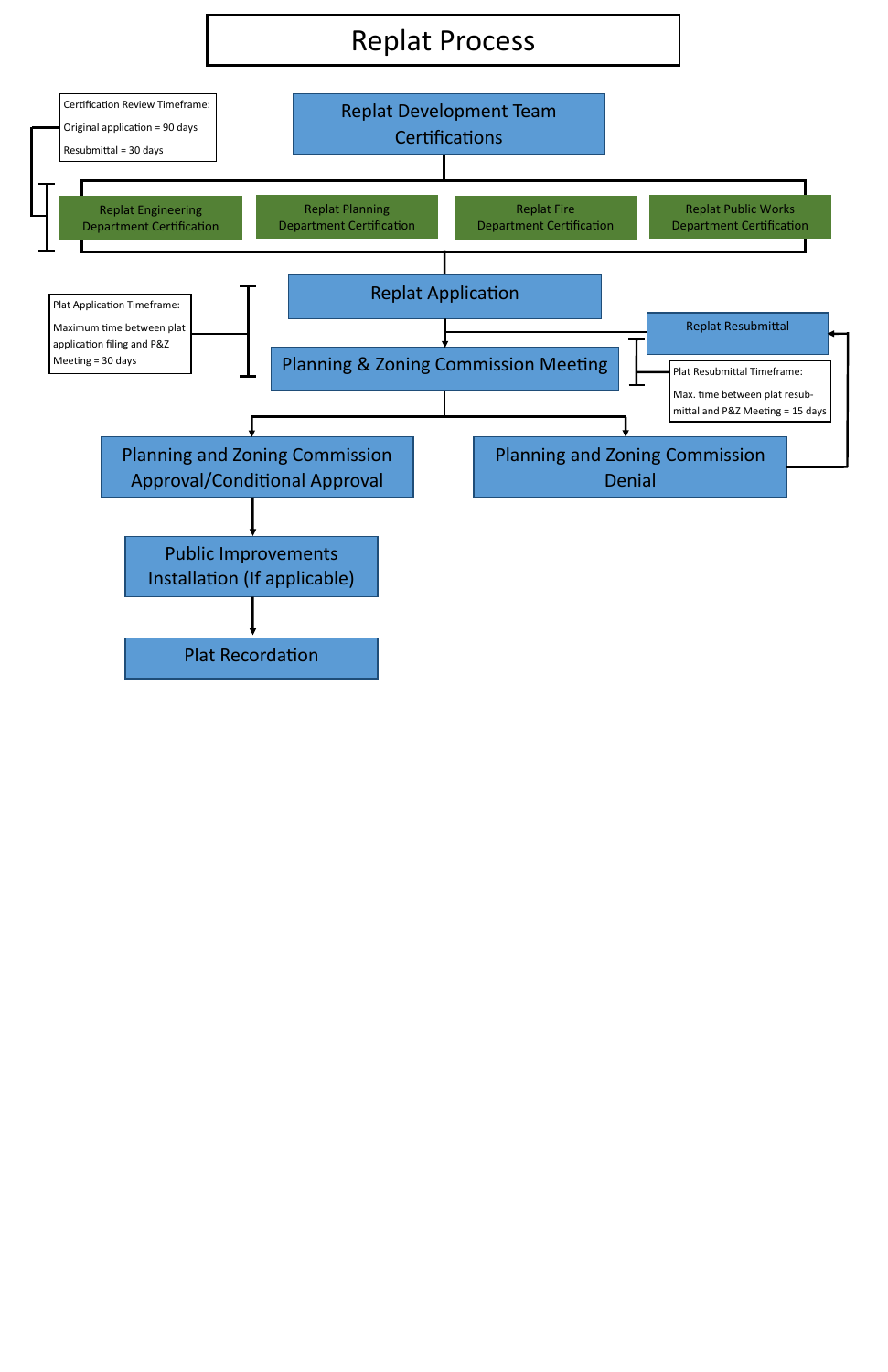## Site Plan Process



\*\*Administrative staff may approve site plan applications but may not conditionally approve or deny applications. Any recommendations for conditional approval or denial of a site plan application must be forwarded to the Planning and Zoning Commission for action.